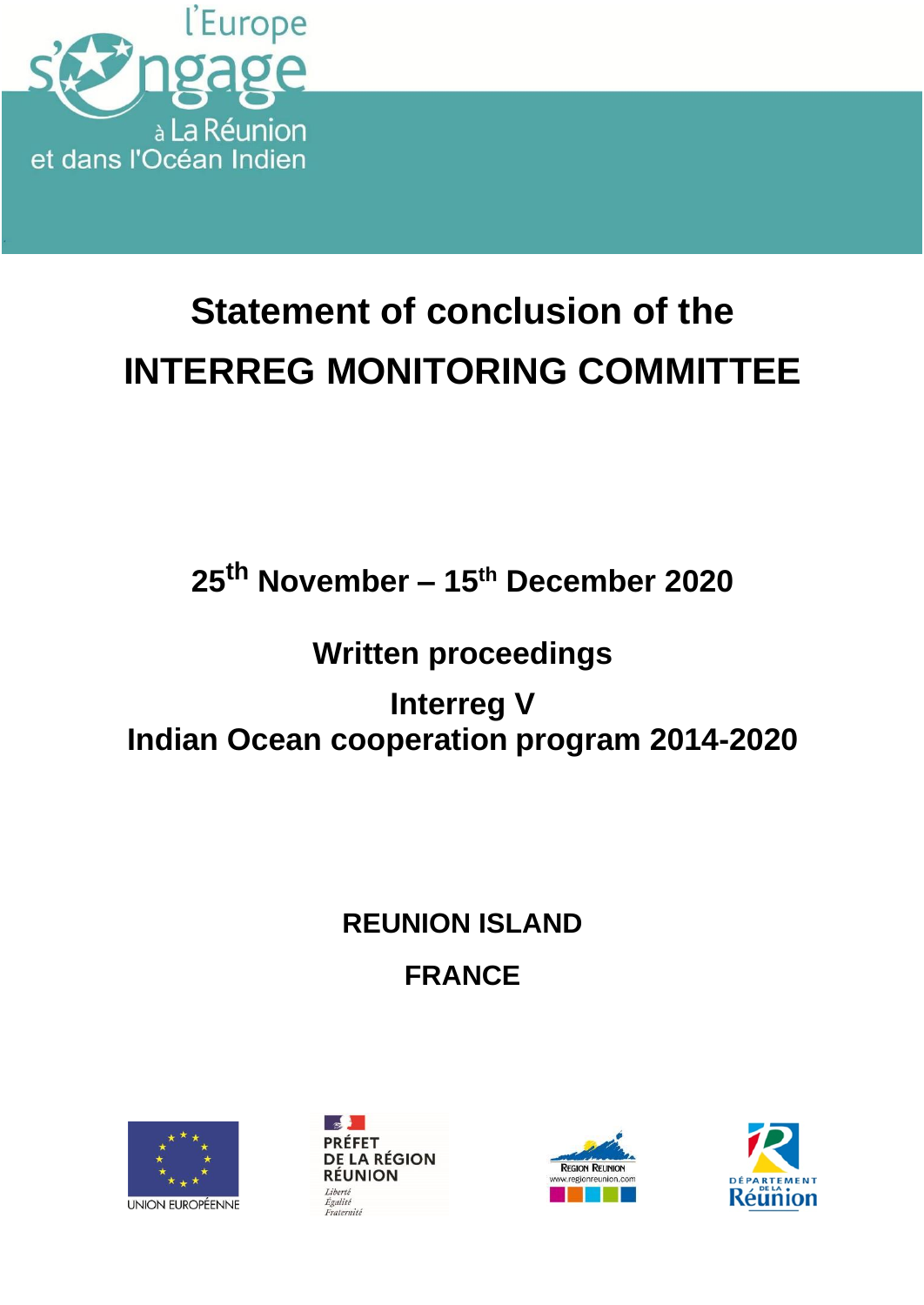



## **TABLE OF CONTENT**

| 1. Summary of formal notices and response of the managing |  |
|-----------------------------------------------------------|--|
|                                                           |  |
| 2. Decisions of the Interreg Monitoring Committee 5       |  |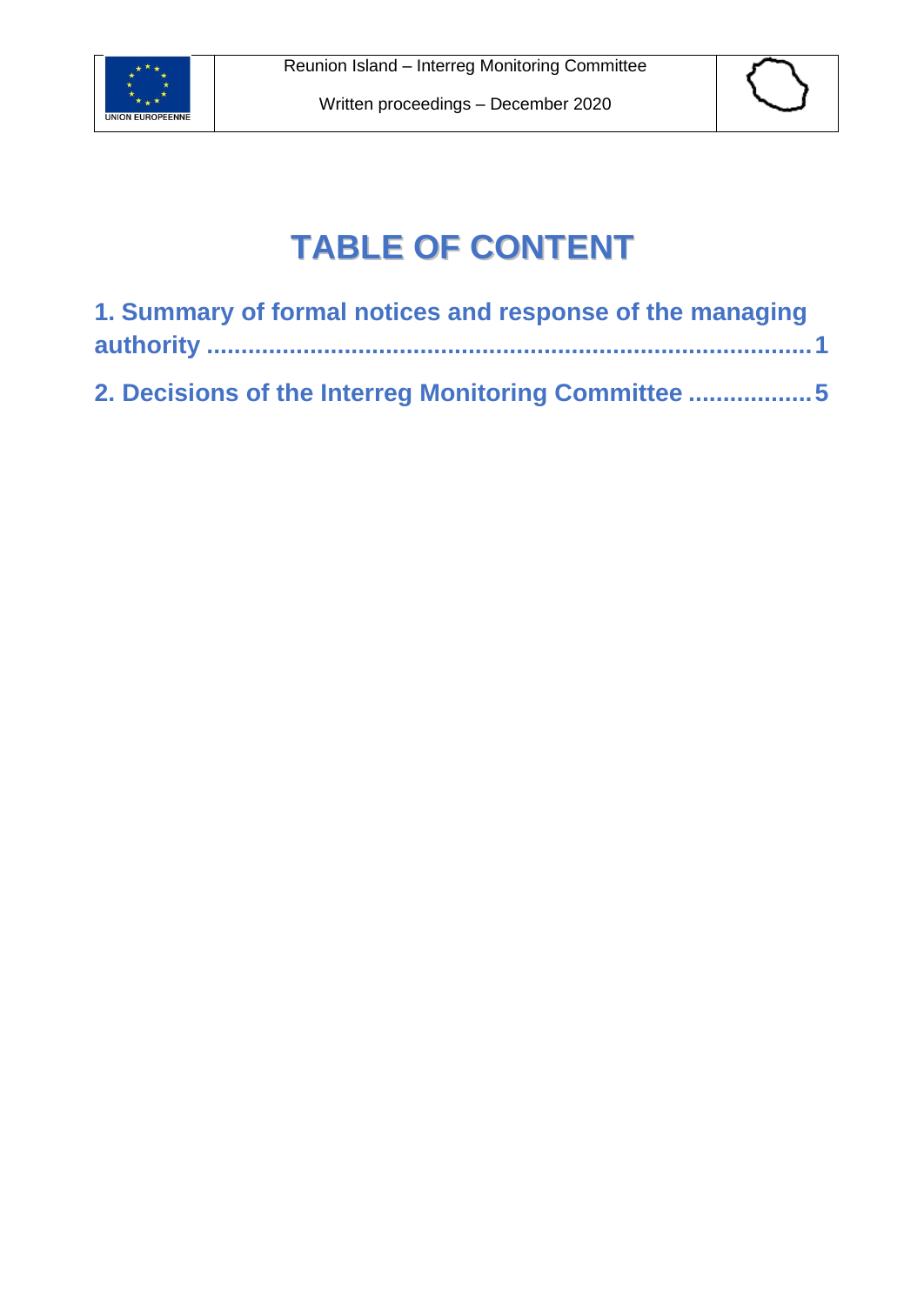



Due to the Covid-19 pandemic causing border-shutdown, and the implementation of social-distancing measures, the usual format of the Interreg Monitoring Committee meeting, in technical meetings, a plenary session, and visit of projects, could not be held in 2020.

In this context, in order to collect their notices, the members of the Interreg Monitoring Committee were invited to take decisions through a written proceeding from the 23<sup>rd</sup> of November to the 15<sup>th</sup> of December, concerning the following points:

- progress made by the 2014-2020 Interreg program
- actions of communication and information
- assessment of the 2014-2020 Interreg program
- contents of the 2021-2027 Interreg program

### <span id="page-2-0"></span>**1. Summary of formal notices and response of the managing authority**

#### *1.1 Summary of formal notices*

12 formal notices have been received during the written proceedings of the Interreg Monitoring Committee.

#### • **Notice from of Reunion Island prefecture**

By letter of 4<sup>th</sup> December 2020, the prefecture of Reunion Island takes notice and approves the points summitted under the scrutiny of the Committee.

#### • **Notice from the Departmental Council of Reunion Island**

By letter of 17<sup>th</sup> December 2020, the Departmental Council of Reunion Island agrees with the priorities of the 2021-2027 Interreg Program submitted under its scrutiny, and takes notice of the integration, in this program, of the new challenges highlighted by this sanitary crisis.

It indicates the priorities of the Departmental Council, namely: the development of agricultural exchanges, the promotion of the cultural heritage, and the support to actions of formation and educational exchanges.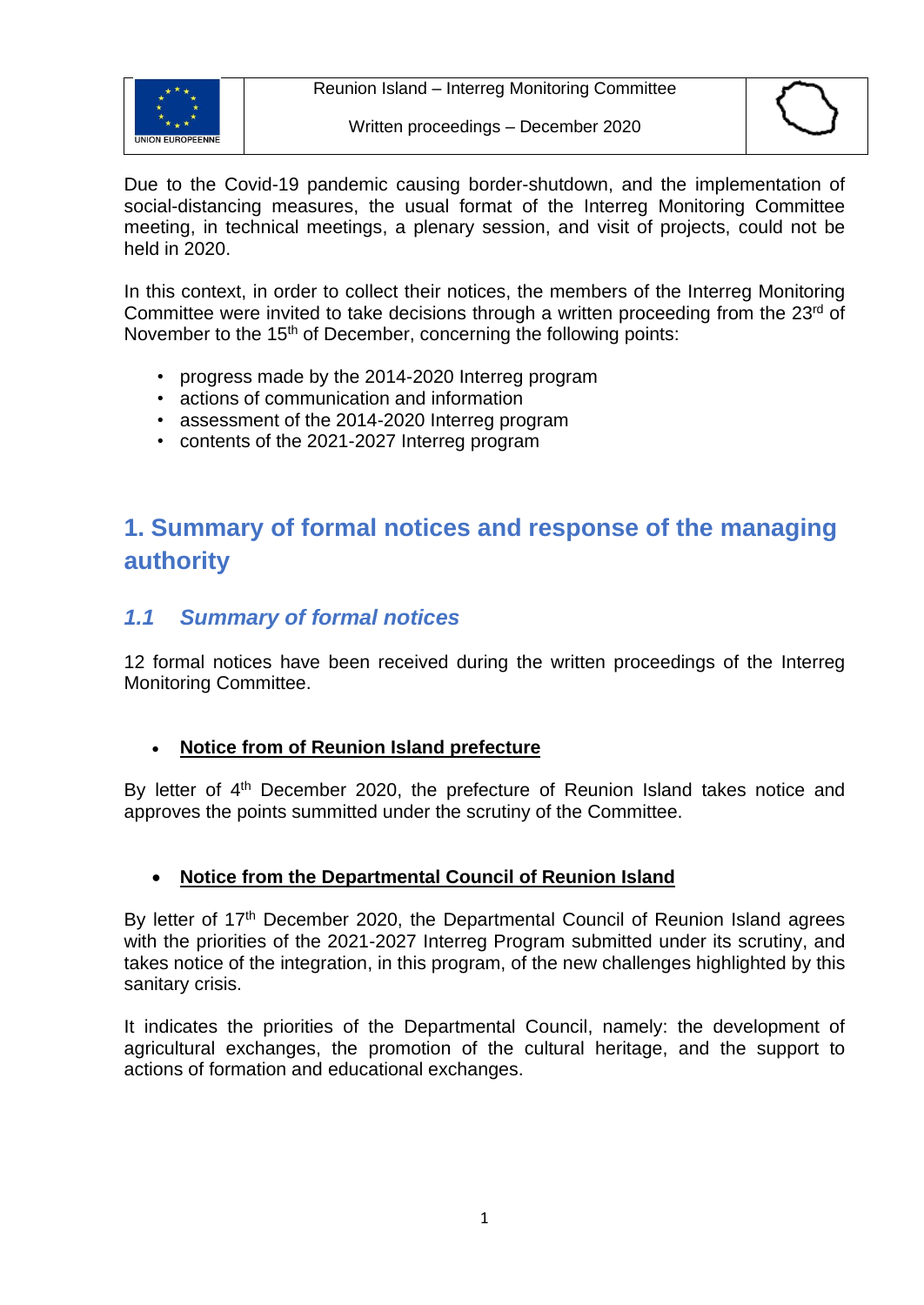



#### • **Notice from the Economical, Social and Environmental Regional Council (CESER)**

By letter of 17th December 2020, the Council states that it will send its observations on the Interreg Program 2021-2027, during the next semester of 2021.

#### • **Notice from the Departmental Council of Mayotte**

By letter of 15<sup>th</sup> December 2020, the Departmental Council of Mayotte takes notice and approves the points submitted under the scrutiny of the Committee.

It states that the announced perspectives for the 2014-2020 program, and finds the transmitted data are reassuring.

However, the Departmental Council underlines that the implementation of Mahorais projects remains weak, despite the implemented measures to share information between the two managing authorities (Mayotte and Reunion Island), and the involvement of Mahorais partners.

About the 2021-2027 Interreg program, the Departmental Council confirms the scope of actions defined through exchanges with the General Direction of outermost territories.

#### • **Notice from the Community of Austral and Antarctic French Territories (TAAF)**

By letter of 11<sup>th</sup> December 2020, the Community of Austral and Antarctic French Territories agrees with the second version of the 2021-2027 Interreg Program.

The Prefect expresses it appreciation of the integration of the specific objectives 2.2 and 2.7 to the strategic objective "A European Green Deal" that take into account the priorities of cooperation defined beforehand by the Community Of Austral and Antarctic French Territories.

It also states that the specific objective 1.1 enables the support of collaborative and multidisciplinary research projects in the context of a renewal of the consortium between partners of the Indian Ocean on the Scattered Islands in the Indian Ocean.

#### • **Notice from the Indian Ocean Commission**

By letter of 7th December 2020, the Indian Ocean Commission states that the proposal of the 2021-2027 Interreg program is consistent with the axes of its Strategic Development Plan.

The Commission approves the points summitted under the scrutiny of the Committee.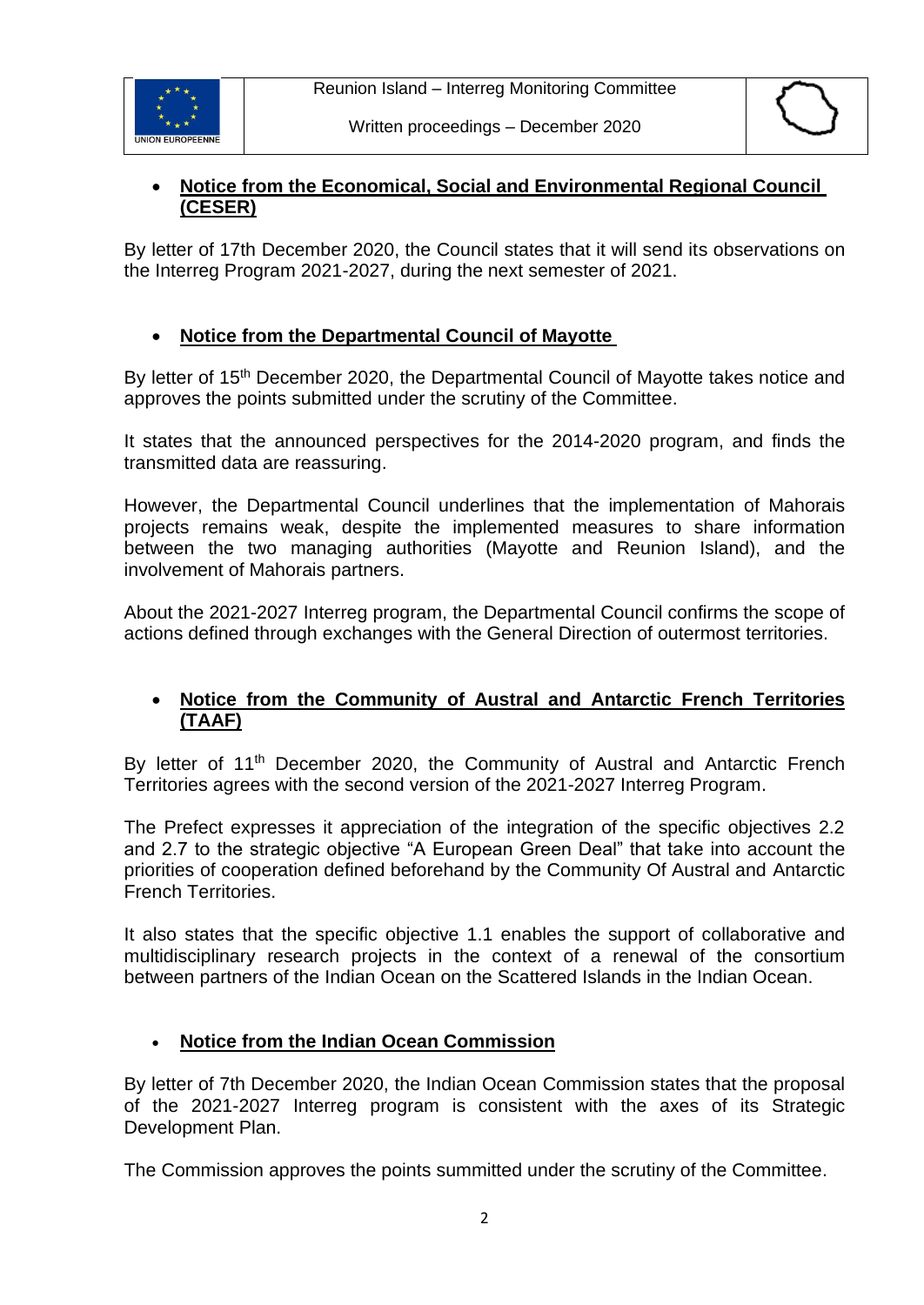



#### • **Notice from the Ministry of Foreign Affairs of the Republic of Maldives**

By letter of 15<sup>th</sup> December 2020, the Ministry of Foreign Affairs of the Republic of Maldives states that the Interreg program is the key to find multilateral solutions to the common development challenges facing all countries, and approves the points summitted under the scrutiny of the Committee.

#### • **Notice from the Ministry of Foreign Affairs, Regional Cooperation, and International Trade of the Republic of Mauritius**

By letter of 14th December 2020, the Ministry of Foreign Affairs Regional Cooperation, and International Trade of the Republic of Mauritius, takes notice of the strategic objectives 1,2,4 and ISO 1 which will guide the 2021-2027 Interreg Program, and has no objections to the strategy submitted under the scrutiny of the Committee.

#### • **Notice from the Department of Foreign Affairs of the Republic of Seychelles**

By email of 15th December 2020, the Department of Foreign Affairs of the Republic of Seychelles takes notices, and approves the points summitted under the scrutiny of the Committee.

#### • **Notice from the Ministry of Foreign Affairs of the Republic of Kenya**

By letter of 9<sup>th</sup> December 2020, the Ministry of Foreign Affairs of the Republic of Kenya informs about its response to the managing authority through a letter dated on the 28<sup>th</sup> July 2020.

In this letter, expresses its appreciation of the opportunity to participate to the 2021- 2027 program, and looks forward to cooperate with the other countries in addressing common challenges in the region, and particularly in maritime sector (namely trafficking in persons, illegal, unregulated and unreported (IUU) fishing, marine pollution, smuggling of contraband, drug smuggling, cyber criminality, piracy, maritime terrorism…).

The Ministry of Foreign Affairs of the Republic of Kenya states that the proposition made for the 2021-2027 Interreg program identifies the main weaknesses that Reunion Island and the participating countries have in common. The Ministry joins in an attached document, comments and propositions of projects between Kenya and Reunion Island (however the attached document was not transmitted).

#### • **Notice from the European Union delegation of Madagascar**

By email of 14th December 2020, the EU delegation of Madagascar expresses remarks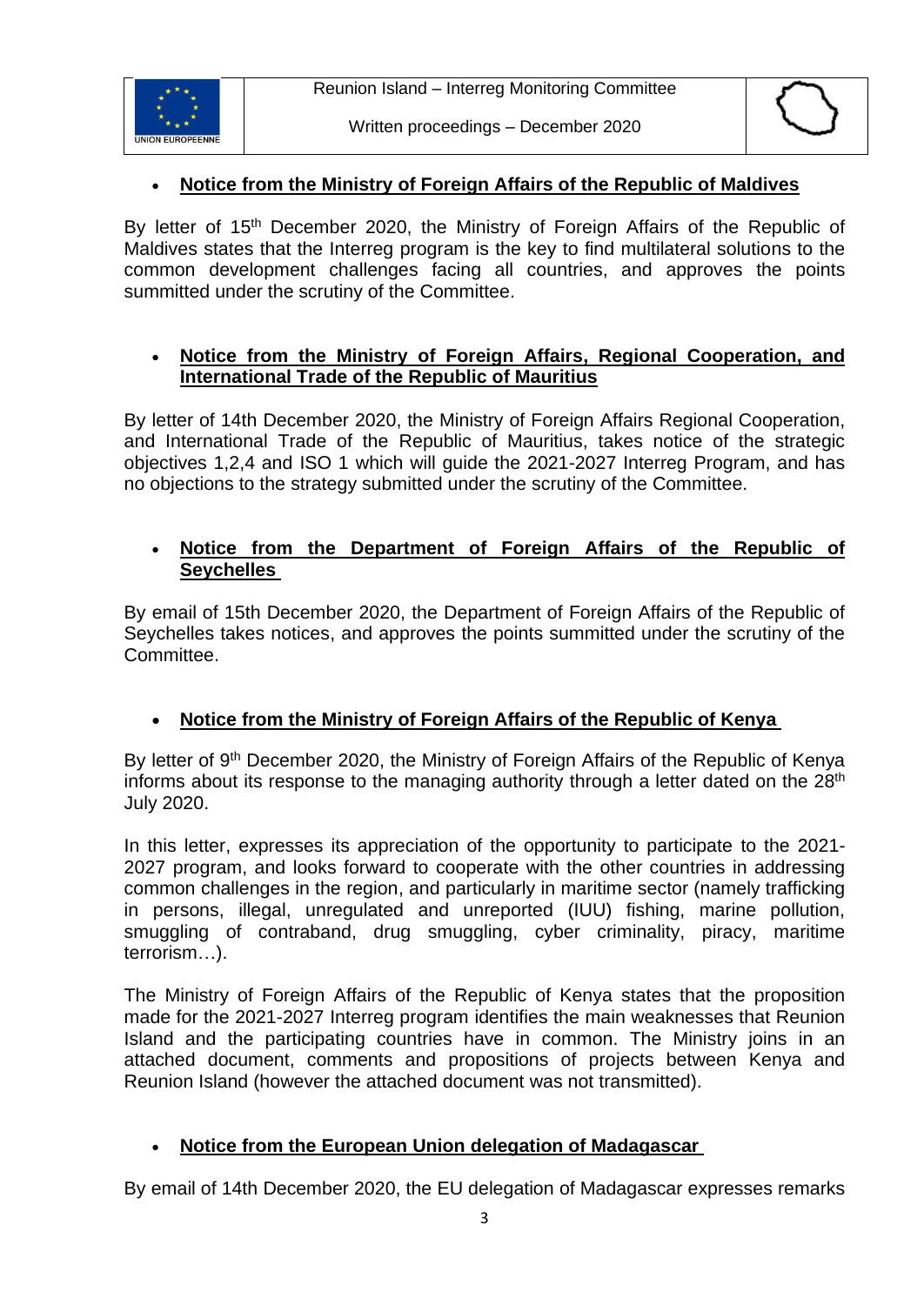

on the following subjects:

- *About the progress made by the 2014-2020 Interreg program:* the delegation takes notice of the projects involving Madagascar and the Comoros, of the presence of new non-EU partners, and of the projects financed by both the European Development Fund (EDF) and the ERDF. The delegation expresses it appreciation of the experimentation led by the French Development Agency (AFD) for the period 2021-2027, of a common management of the EDF and the ERDF (for health actions), to improve the coordination of the existing range of financial instruments.
- *About the actions of communication, information and evaluation:* the delegation takes notices of the actions taken to communicate and inform carried on the Interreg program. The delegation makes itself available for further consultations about the evaluation of the 2014-2020 Interreg Program.
- *About the contents of the 2021-2027 Interreg program*: the delegation takes notice of the proposal submitted under its scrutiny, indicates that it will inform the Committee of the progress made on the NDICI program later on, and remains vigilant to the possible coordination of these financial instruments.

#### • **Notice from the European Commission representative at the DG-REGIO**

By a note to the managing authority of 16<sup>th</sup> December 2020, the European Commission representative underlines that the article 49-1 of the *EU regulation n° 1303/2013* provides that the Committee shall meet once a year, and therefore, the written proceedings does not respect this provision. Also, it should have been better to organize a meeting *via* videoconference.

The Commission made several observations on the different points submitted under the scrutiny of the Committee, namely:

- about the Interreg Program 2014-2020, the Commission asked for precisions about indicators on the projects of the Club Export and the Chamber of Commerce and Industry of Reunion Island. It also asked about precisions on the actions of communications led in the countries of the Indian Ocean (beyond the Indian Ocean Commission) and the role of the delegations of the EU in these actions.
- About the Interreg Program 2021-2027, the Commission made several observations related to the chosen strategy (perimeter of the Program, common challenges, choices and justification of the strategic and specific objectives) ; to the description of the priorities (types of actions, indicators) ; to the implementation of the future program (implication of the partnership, establishment of a common secretariat, coordination of the other financings of the EU); and related to the communication on the future program.